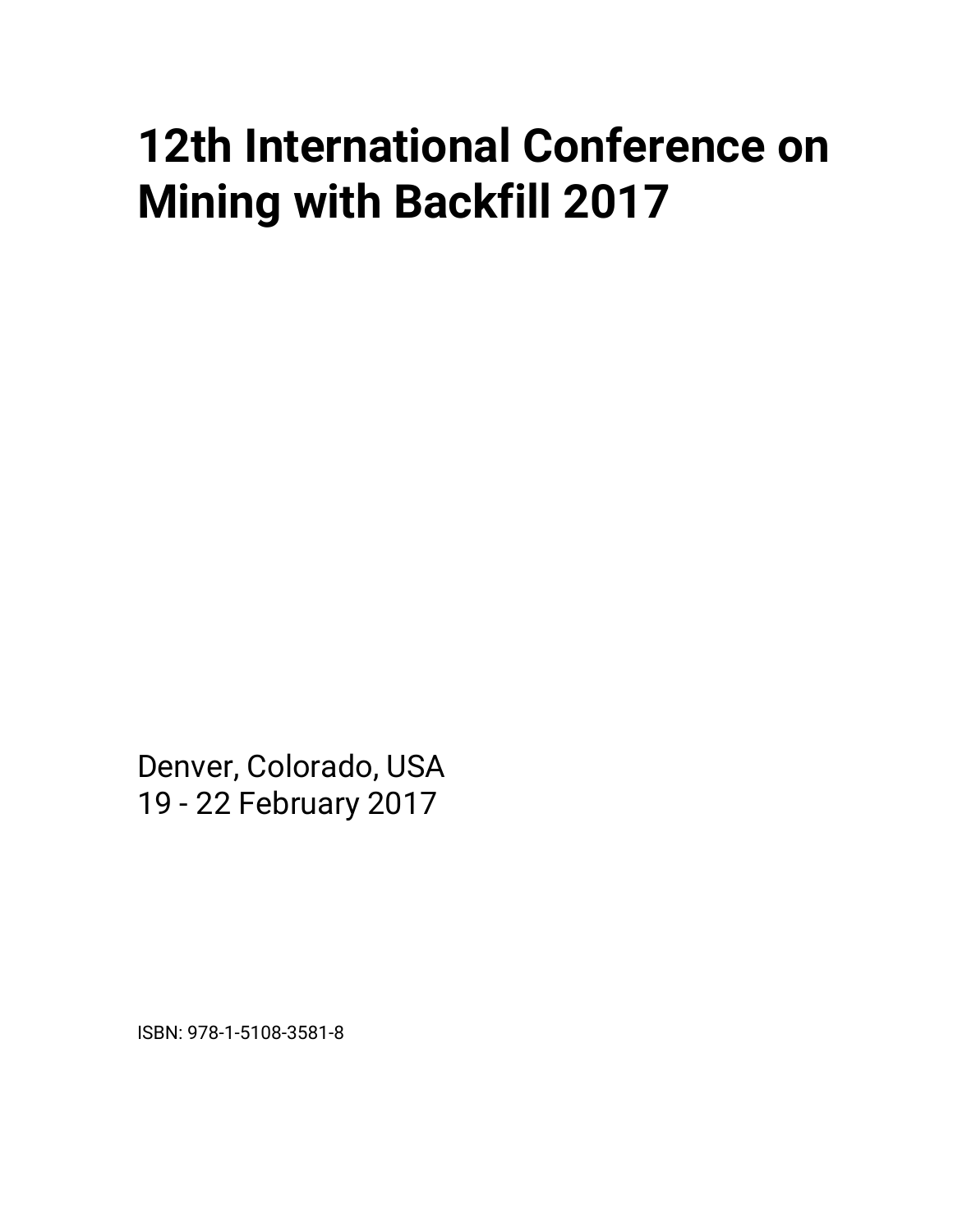**Printed from e-media with permission by:** 

Curran Associates, Inc. 57 Morehouse Lane Red Hook, NY 12571



**Some format issues inherent in the e-media version may also appear in this print version.** 

Copyright© (2017) by Society for Mining, Metallurgy and Exploration All rights reserved.

Printed by Curran Associates, Inc. (2017)

For permission requests, please contact Society for Mining, Metallurgy and Exploration at the address below.

Society for Mining, Metallurgy and Exploration Inc. 12999 East Adam Aircraft Circle Englewood, CO 80112-4167

Phone: (303) 948-4200 Fax: (303) 973-3845

cs@smenet.org

## **Additional copies of this publication are available from:**

Curran Associates, Inc. 57 Morehouse Lane Red Hook, NY 12571 USA Phone: 845-758-0400 Fax: 845-758-2633 Email: curran@proceedings.com Web: www.proceedings.com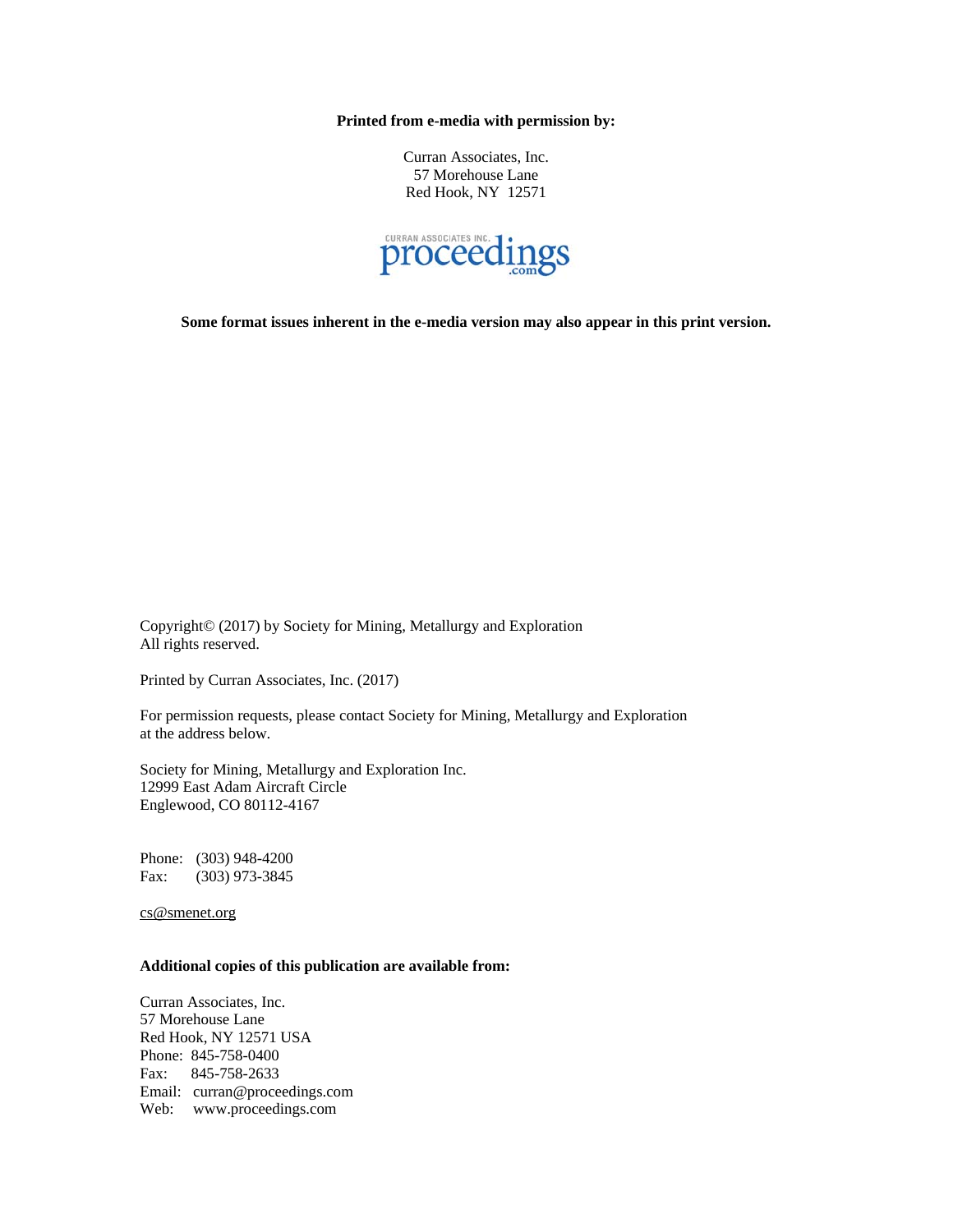## **TABLE OF CONTENTS**

| Preliminary Investigation of Liquefaction Potential of Cemented Paste Backfill under Dynamic                                                                              |  |
|---------------------------------------------------------------------------------------------------------------------------------------------------------------------------|--|
| M. Shahsavari, M. Jafari, R. Moghaddam, M. Grabinsky                                                                                                                      |  |
| J. Seymour, M. Raffaldi, H. Abraham, J. Johnson, E. Zahl                                                                                                                  |  |
| Stability Analysis of Backfill and Underground Pressure Control in the Large-Scale Deep Mining 27<br>F. Wenlu, X. Changnian                                               |  |
| C. Barnard, L. Sandbak                                                                                                                                                    |  |
| M. Helinski, D. Merrikin                                                                                                                                                  |  |
| Numerical Modeling of the Evolution of Pore Water Pressure within Cemented Paste Backfill                                                                                 |  |
|                                                                                                                                                                           |  |
| M. Fall. L. Cui                                                                                                                                                           |  |
| 169 Industrial Practice on Optimizing Tailings Composition Combined with Ore Concentration Processes  69<br>L. Guo, X. Yang, B. Yu, W. Xu, C. Shi, X. Peng, Z. Li, Q. Jia |  |
|                                                                                                                                                                           |  |
| S. Girard, P. Lajoie, P. Germain                                                                                                                                          |  |
| Enhanced Flow Ability and Mechanical Characteristics of Cemented Paste Backfill with a Chemical                                                                           |  |
|                                                                                                                                                                           |  |
| S. Haruna, M. Fall                                                                                                                                                        |  |
| B. Ting, K. Yoo, H. Yoo, K. Ruptash, B. Fabian                                                                                                                            |  |
|                                                                                                                                                                           |  |
| I. Muthreja, A. Ghare, R. Yerpude, L. Dhote                                                                                                                               |  |
|                                                                                                                                                                           |  |
| K. Zhan, L. Yu, D. Zhang                                                                                                                                                  |  |
| X. Liu                                                                                                                                                                    |  |
|                                                                                                                                                                           |  |
| F. Erismann, C. Kurz, M. Hansson                                                                                                                                          |  |
| P. McDonald                                                                                                                                                               |  |
| J. Wickens, B. Snyman                                                                                                                                                     |  |
| N. Hmidi, R. Evans, D. MacDonald, K. Cook, K. Tietz                                                                                                                       |  |
| Extending Paste Pumping Envelopes at Minera San Rafael's Escobal Mine through the Use of                                                                                  |  |
| M. McGuinness, R. Brown, C. Barich                                                                                                                                        |  |
| P. Primeau, B. Mandl, T. Guse, K. Bullock                                                                                                                                 |  |
| Numerical Analyses of the Stress Distribution in Backfilled Stopes Considering Interfaces Between                                                                         |  |
| G. Liu, L Li, X. Yang, L. Guo                                                                                                                                             |  |
| R. Veenstra                                                                                                                                                               |  |
|                                                                                                                                                                           |  |
| B. Thompson, W. Bawden, B. Brzeczka, M. Grabinsky                                                                                                                         |  |
| D. Granlund, S. Wilson, C. Eriksson, M. Nordlund                                                                                                                          |  |
| A Better Understanding of the Tailings Properties Can Potentially Lead to Improved Backfill                                                                               |  |
|                                                                                                                                                                           |  |
| T. Skocir, I. Ahmed, G. Barr                                                                                                                                              |  |
| Z. Kai, C. Kai, Z. Da                                                                                                                                                     |  |